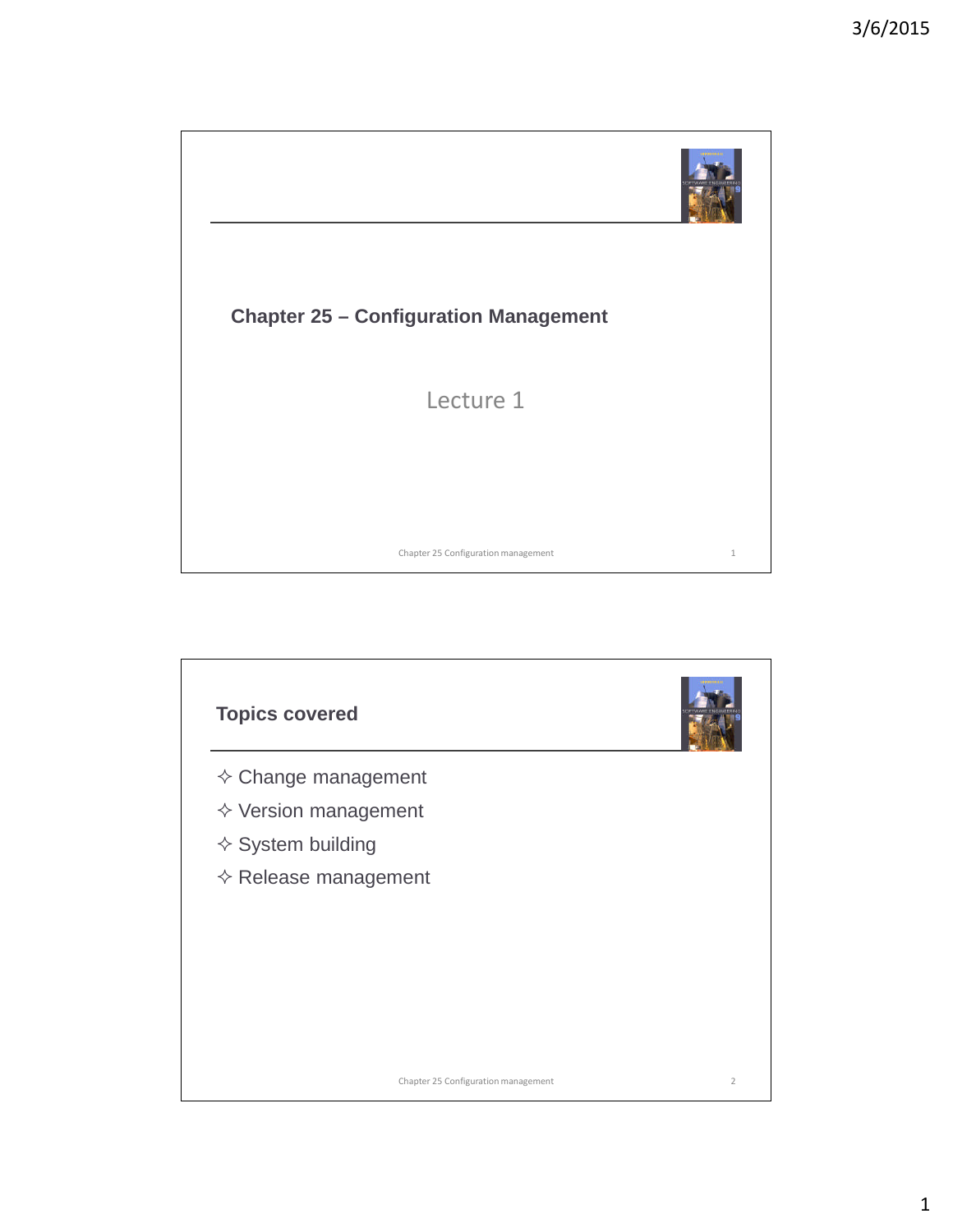#### **Configuration management**



- $\diamond$  Because software changes frequently, systems, can be thought of as a set of versions, each of which has to be maintained and managed.
- $\diamond$  Versions implement proposals for change, corrections of faults, and adaptations for different hardware and operating systems.
- $\Diamond$  Configuration management (CM) is concerned with the policies, processes and tools for managing changing software systems. You need CM because it is easy to lose track of what changes and component versions have been incorporated into each system version.

3Chapter 25 Configuration management

**CM activities**  $\Diamond$  Change management Keeping track of requests for changes to the software from customers and developers, working out the costs and impact of changes, and deciding the changes should be implemented.  $\diamond$  Version management Keeping track of the multiple versions of system components and ensuring that changes made to components by different developers do not interfere with each other.  $\Diamond$  System building The process of assembling program components, data and libraries, then compiling these to create an executable system.  $\Leftrightarrow$  Release management **Preparing software for external release and keeping track of the system** versions that have been released for customer use. 4Chapter 25 Configuration management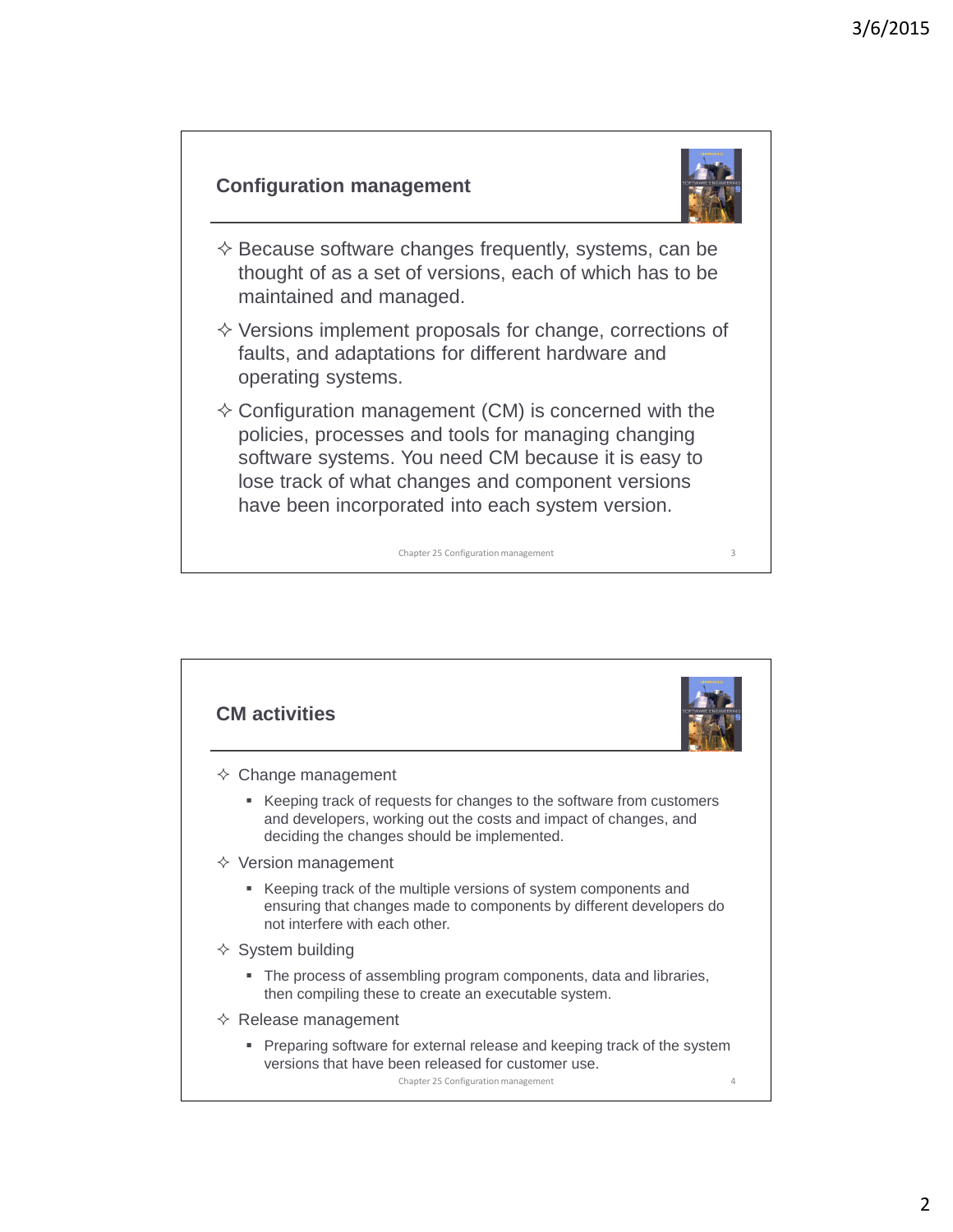

| <b>Term</b>           | <b>Explanation</b>                                                                                                                                                                                                                                                                                      |  |
|-----------------------|---------------------------------------------------------------------------------------------------------------------------------------------------------------------------------------------------------------------------------------------------------------------------------------------------------|--|
| item (SCI)            | Configuration item or Anything associated with a software project (design, code, test data,<br>software configuration document, etc.) that has been placed under configuration control. There are<br>often different versions of a configuration item. Configuration items have a<br>unique name.       |  |
| Configuration control | The process of ensuring that versions of systems and components are<br>recorded and maintained so that changes are managed and all versions of<br>components are identified and stored for the lifetime of the system.                                                                                  |  |
| Version               | An instance of a configuration item that differs, in some way, from other<br>instances of that item. Versions always have a unique identifier, which is<br>often composed of the configuration item name plus a version number.                                                                         |  |
| <b>Baseline</b>       | A baseline is a collection of component versions that make up a system.<br>Baselines are controlled, which means that the versions of the components<br>making up the system cannot be changed. This means that it should<br>always be possible to recreate a baseline from its constituent components. |  |
| Codeline              | A codeline is a set of versions of a software component and other<br>configuration items on which that component depends.                                                                                                                                                                               |  |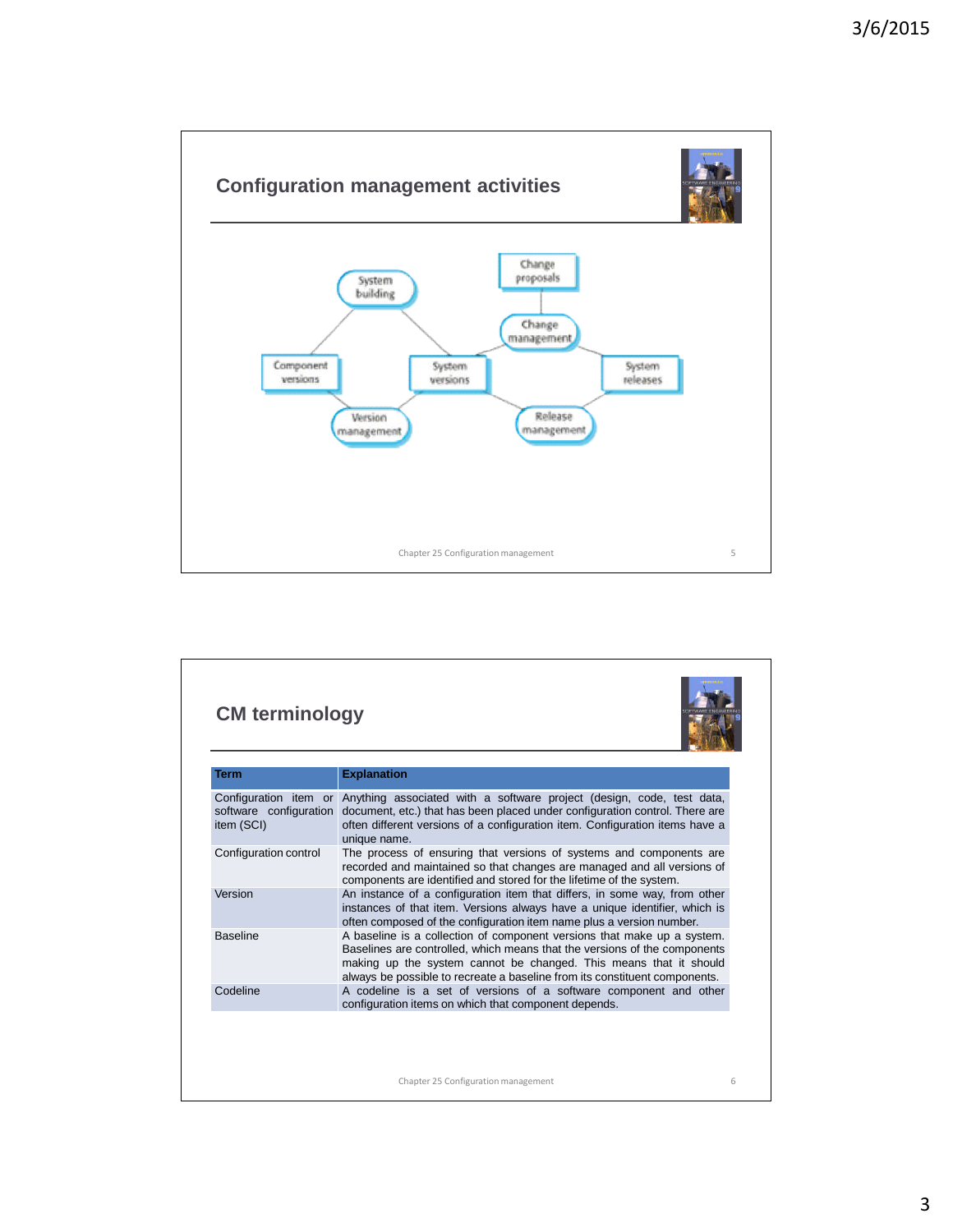### **CM terminology**



| Term             | <b>Explanation</b>                                                                                                                                                                                               |
|------------------|------------------------------------------------------------------------------------------------------------------------------------------------------------------------------------------------------------------|
| Mainline         | A sequence of baselines representing different versions of a<br>system.                                                                                                                                          |
| Release          | A version of a system that has been released to customers (or<br>other users in an organization) for use.                                                                                                        |
| Workspace        | A private work area where software can be modified without<br>affecting other developers who may be using or modifying that<br>software.                                                                         |
| <b>Branching</b> | The creation of a new codeline from a version in an existing<br>codeline. The new codeline and the existing codeline may then<br>develop independently.                                                          |
| Merging          | The creation of a new version of a software component by merging<br>separate versions in different codelines. These codelines may have<br>been created by a previous branch of one of the codelines<br>involved. |
| System building  | The creation of an executable system version by compiling and<br>linking the appropriate versions of the components and libraries<br>making up the system.                                                       |
|                  | Chapter 25 Configuration management                                                                                                                                                                              |

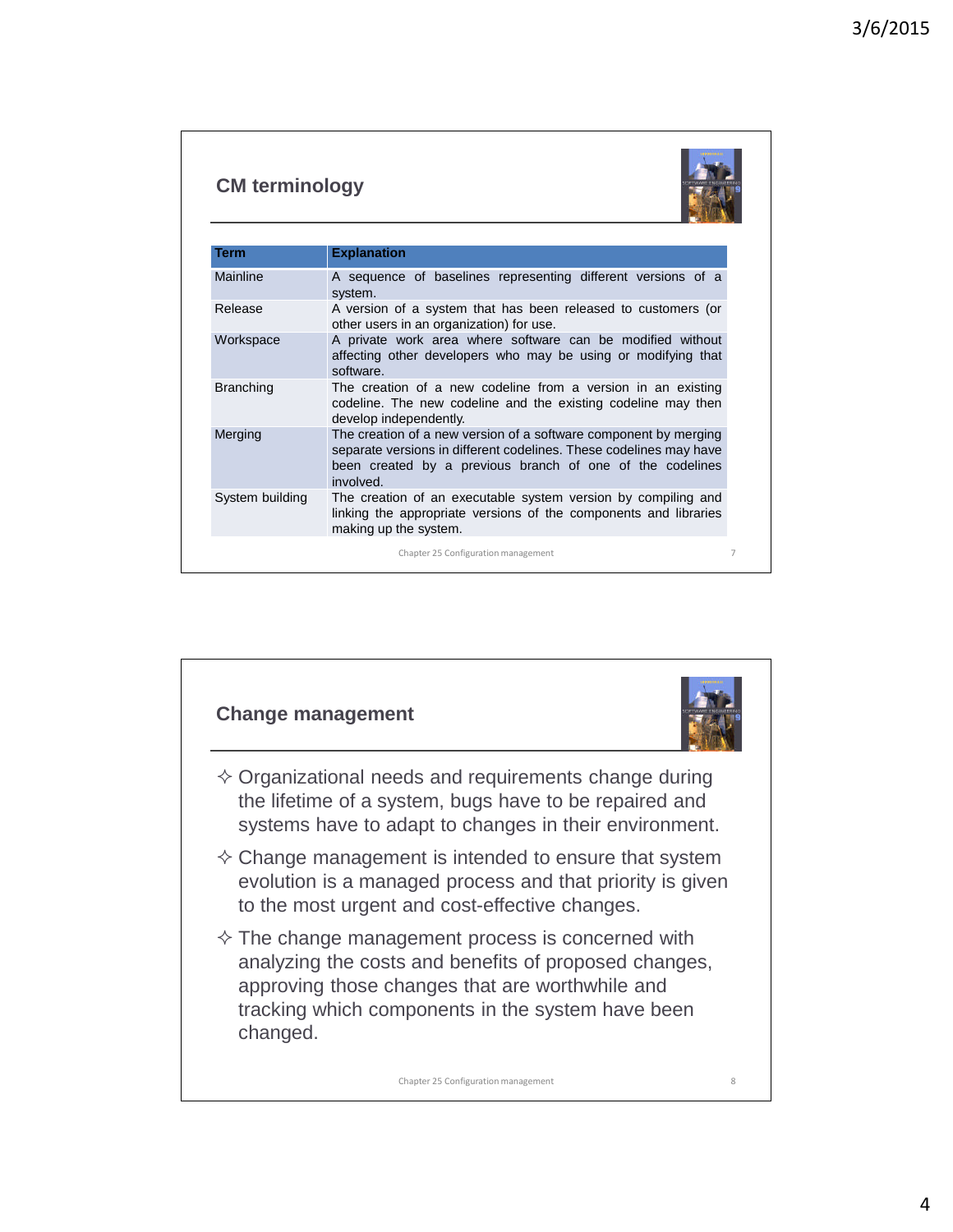

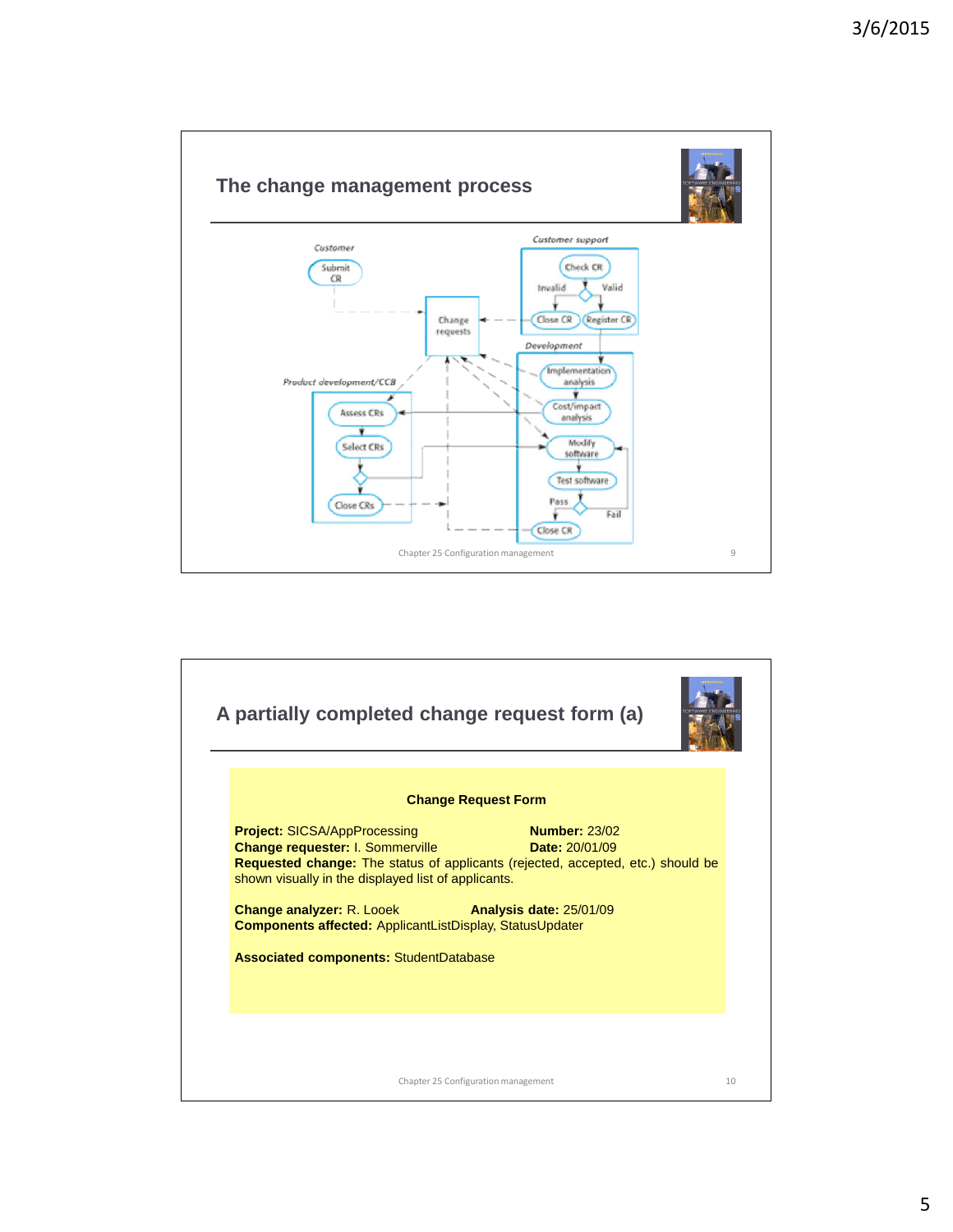| A partially completed change request form (b)                                                                                                                                                                                                                                                                                                                           |    |  |  |
|-------------------------------------------------------------------------------------------------------------------------------------------------------------------------------------------------------------------------------------------------------------------------------------------------------------------------------------------------------------------------|----|--|--|
| <b>Change Request Form</b>                                                                                                                                                                                                                                                                                                                                              |    |  |  |
| <b>Change assessment:</b> Relatively simple to implement by changing the display<br>color according to status. A table must be added to relate status to colors. No<br>changes to associated components are required.                                                                                                                                                   |    |  |  |
| <b>Change priority: Medium</b><br><b>Change implementation:</b><br><b>Estimated effort: 2 hours</b><br>Date to SGA app. team: 28/01/09 CCB decision date: 30/01/09<br><b>Decision:</b> Accept change. Change to be implemented in Release 1.2<br><b>Change implementor: Date of change:</b><br>Date submitted to QA: QA decision:<br>Date submitted to CM:<br>Comments: |    |  |  |
| Chapter 25 Configuration management                                                                                                                                                                                                                                                                                                                                     | 11 |  |  |

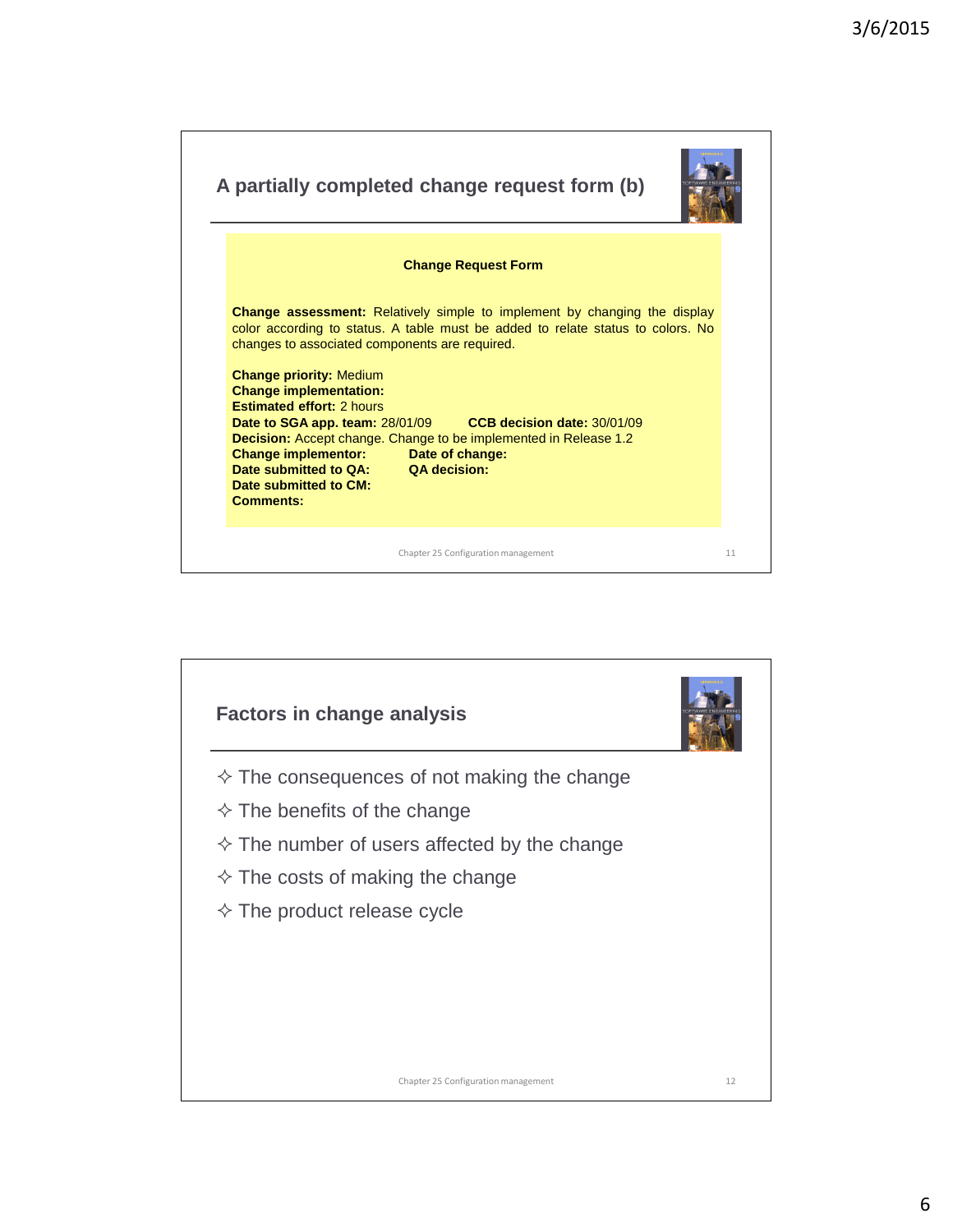![](_page_6_Figure_1.jpeg)

![](_page_6_Picture_2.jpeg)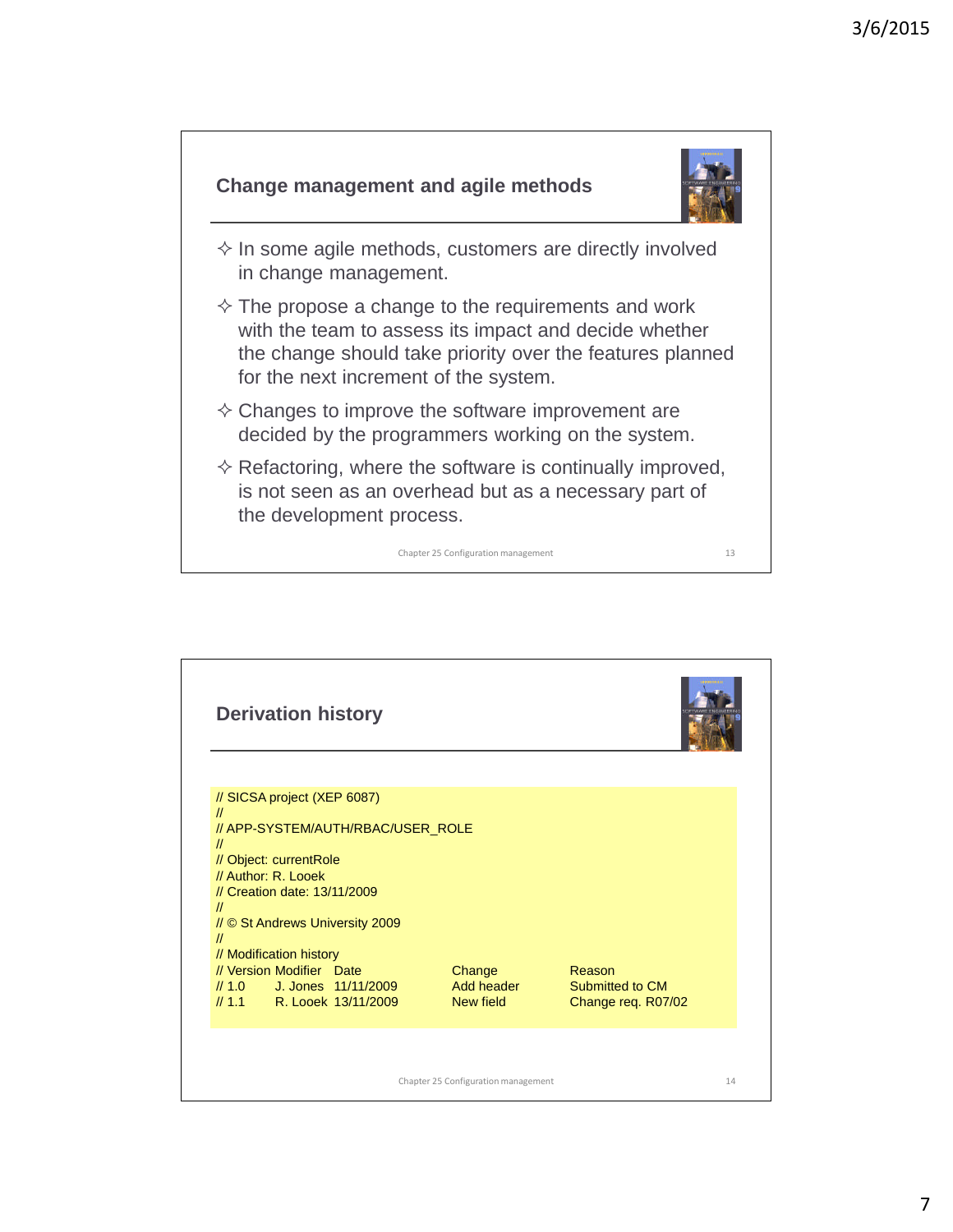![](_page_7_Figure_1.jpeg)

![](_page_7_Figure_2.jpeg)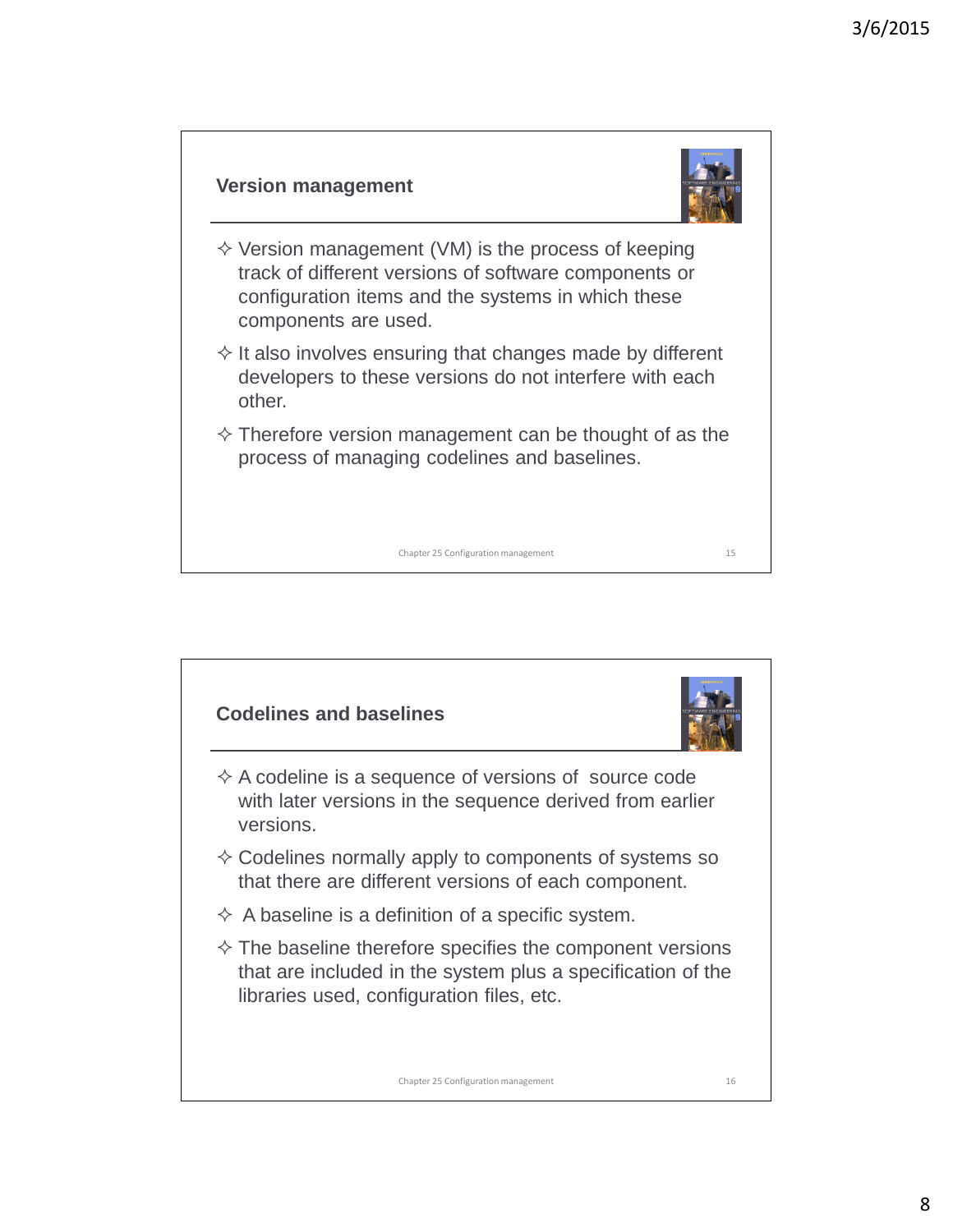![](_page_8_Figure_1.jpeg)

![](_page_8_Picture_2.jpeg)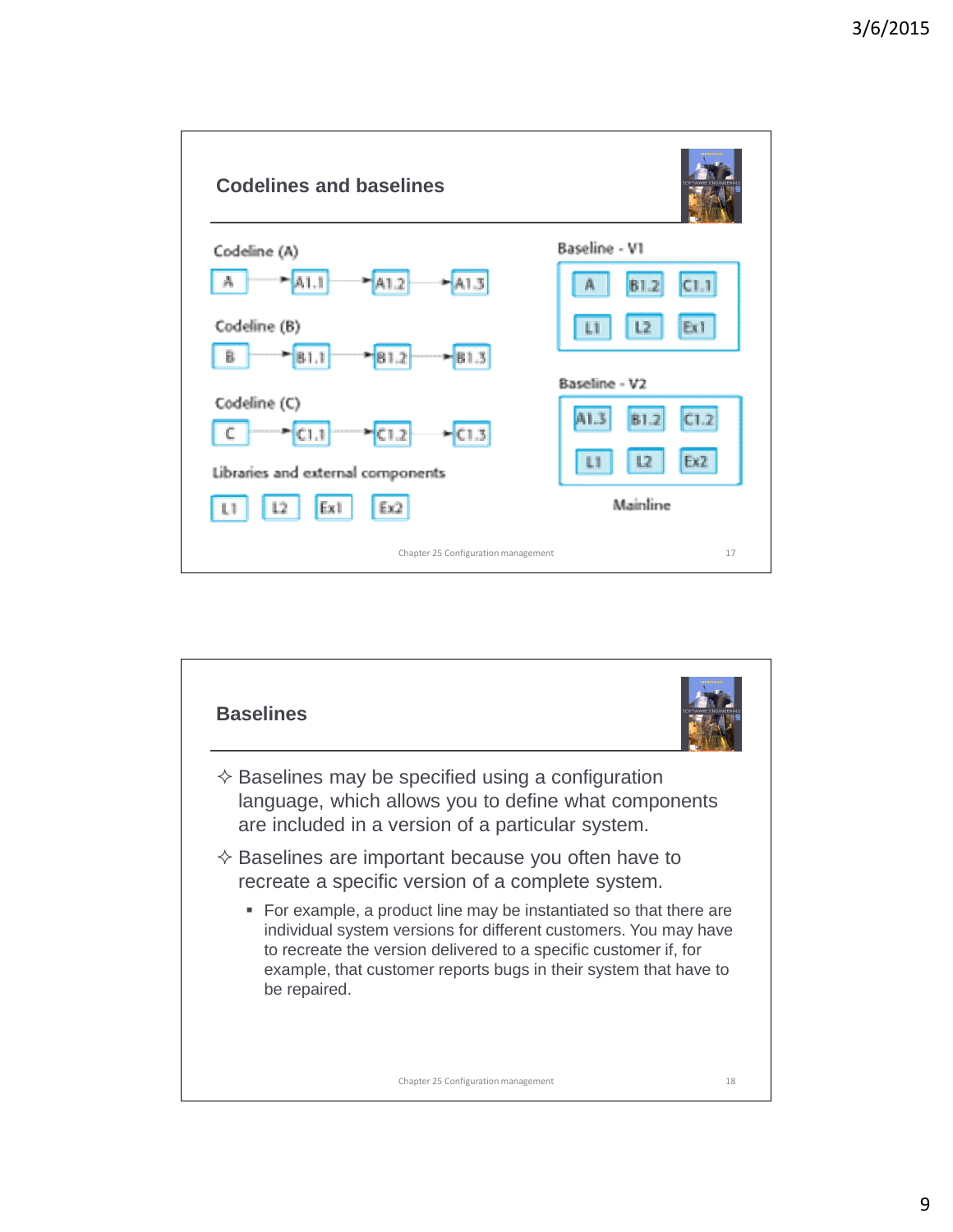![](_page_9_Figure_1.jpeg)

![](_page_9_Figure_2.jpeg)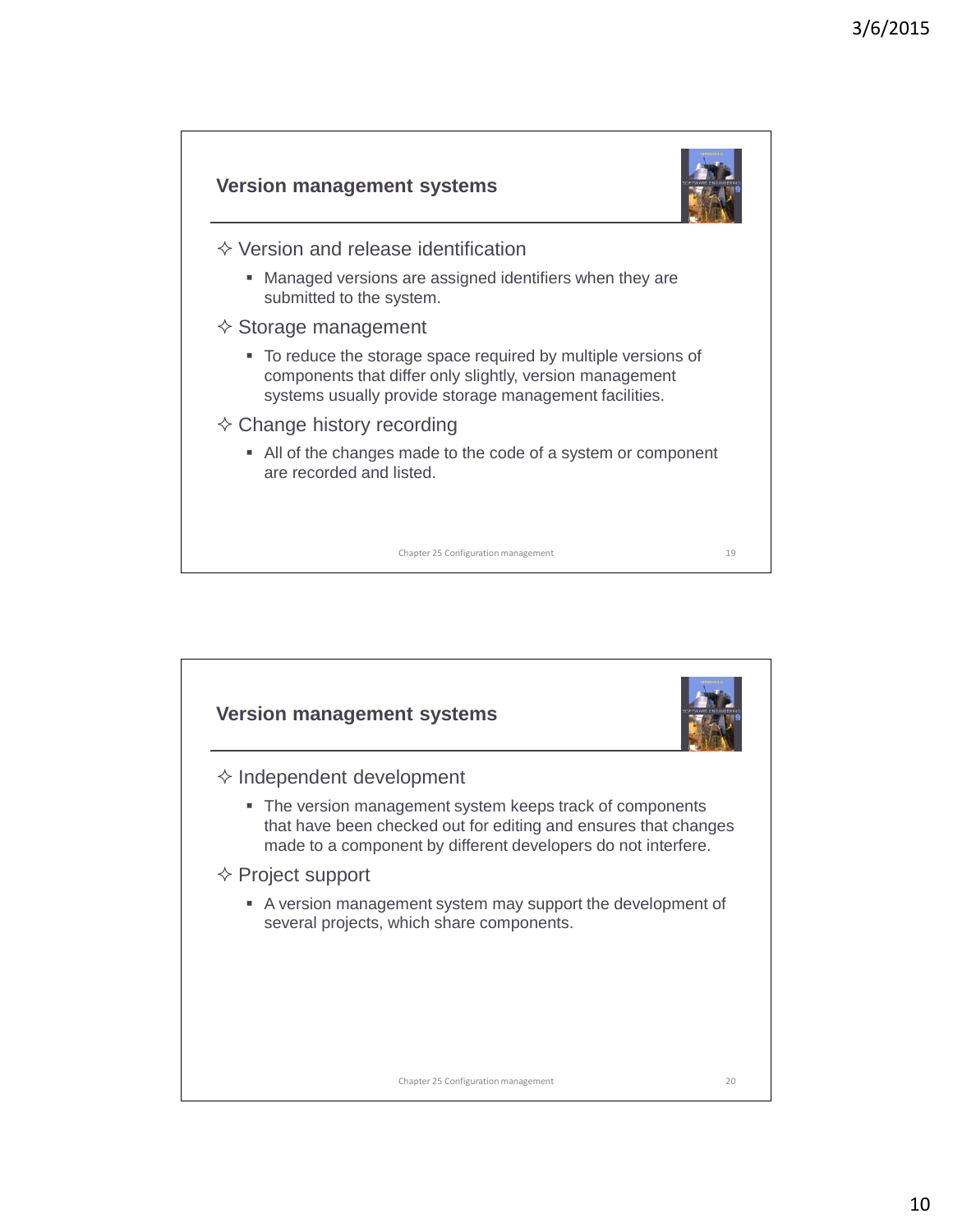![](_page_10_Figure_1.jpeg)

![](_page_10_Figure_2.jpeg)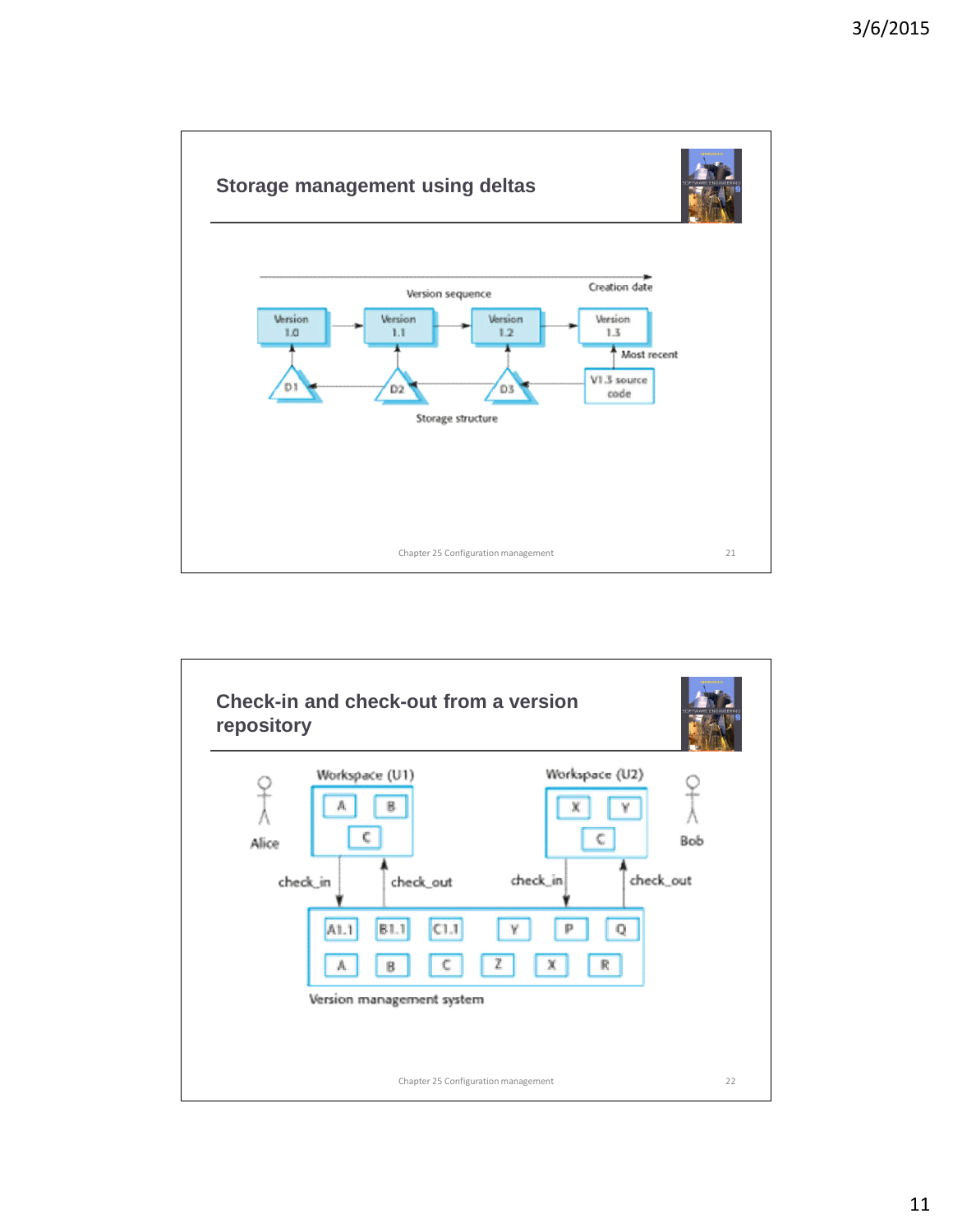![](_page_11_Figure_1.jpeg)

![](_page_11_Picture_2.jpeg)

 $\diamond$  Rather than a linear sequence of versions that reflect changes to the component over time, there may be several independent sequences.

- This is normal in system development, where different developers work independently on different versions of the source code and so change it in different ways.
- $\Diamond$  At some stage, it may be necessary to merge codeline branches to create a new version of a component that includes all changes that have been made.
	- If the changes made involve different parts of the code, the component versions may be merged automatically by combining the deltas that apply to the code.

Chapter 25 Configuration management 23

**Branching and merging** Codeline 2.1 <branch>  $V2.1.2$ V2.1.1 Codeline 2 <merge>  $V2.1$  $V2.4$  $V2.0$  $V2.2$  $\triangle$ ranch $\triangleright$  $VI.O$ V1.1  $VI.2$ Codeline 1 24Chapter 25 Configuration management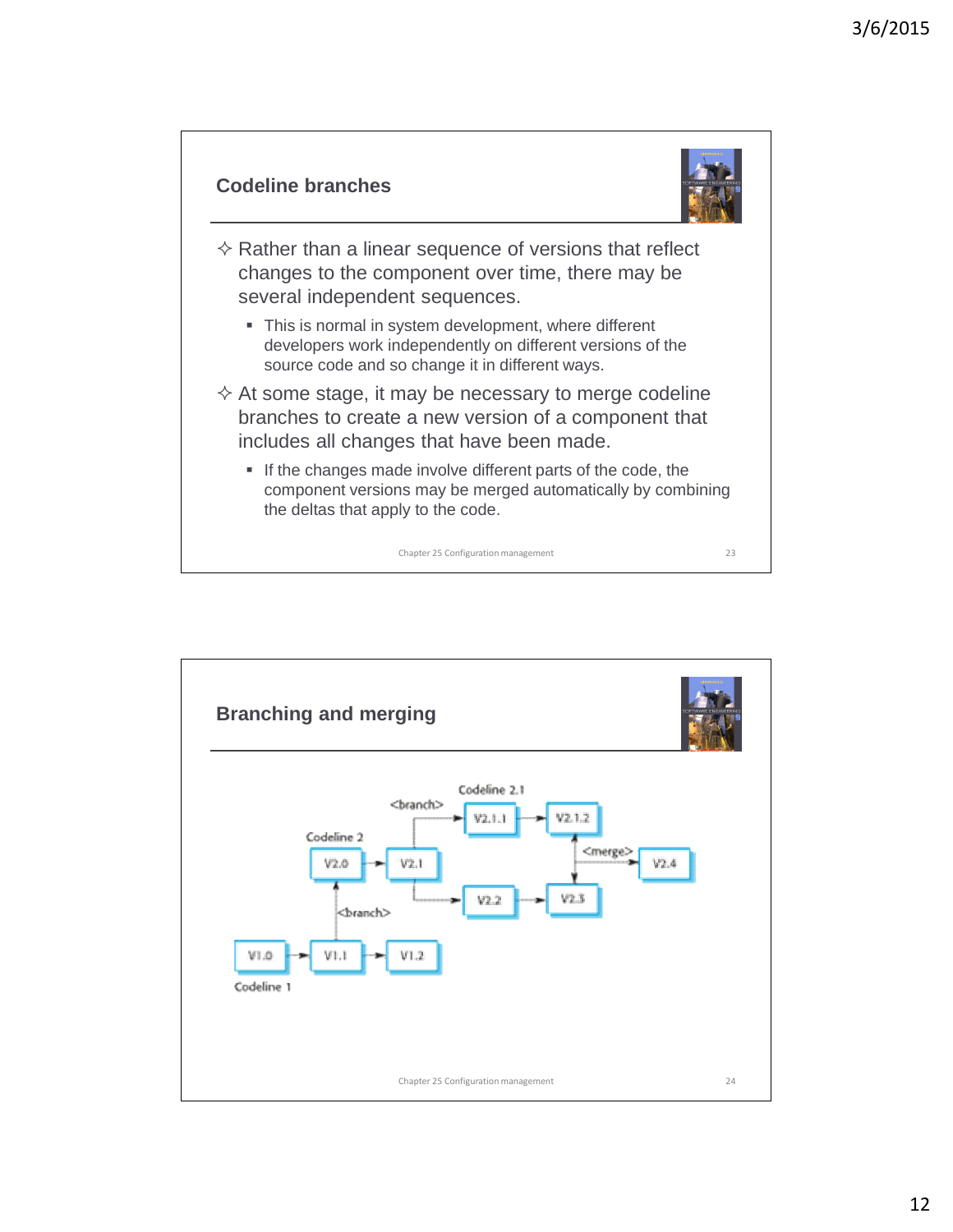#### **Key points**

![](_page_12_Picture_2.jpeg)

- $\diamond$  Configuration management is the management of an evolving software system. When maintaining a system, a CM team is put in place to ensure that changes are incorporated into the system in a controlled way and that records are maintained with details of the changes that have been implemented.
- $\Diamond$  The main configuration management processes are change management, version management, system building and release management.
- $\Diamond$  Change management involves assessing proposals for changes from system customers and other stakeholders and deciding if it is cost-effective to implement these in a new version of a system.
- $\Diamond$  Version management involves keeping track of the different versions of software components as changes are made to them.

Chapter 25 Configuration management 25

**Chapter 25 – Configuration Management** Lecture 2 26Chapter 25 Configuration management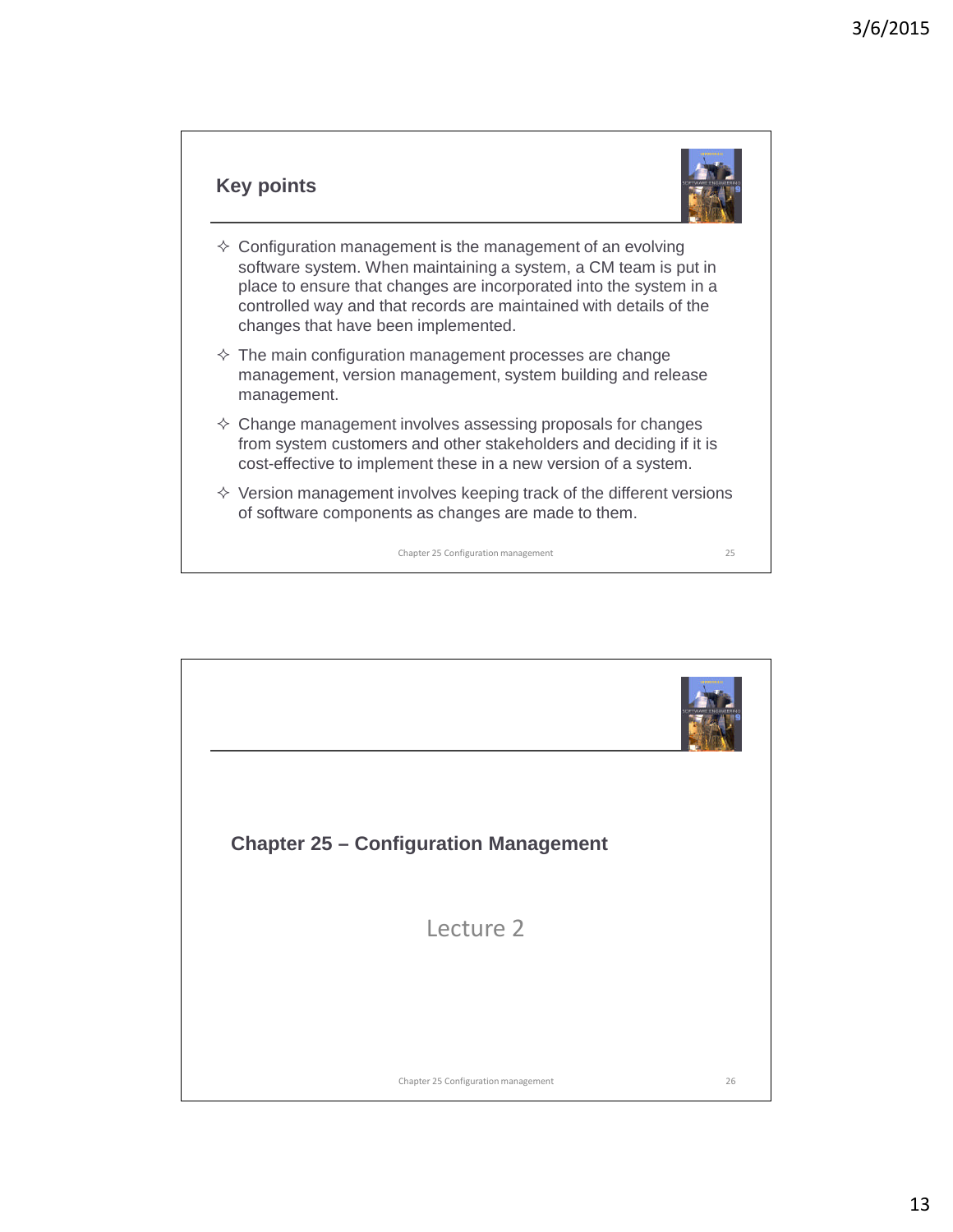## **System building**

![](_page_13_Picture_2.jpeg)

 $\Diamond$  System building is the process of creating a complete, executable system by compiling and linking the system components, external libraries, configuration files, etc.

 $\diamond$  System building tools and version management tools must communicate as the build process involves checking out component versions from the repository managed by the version management system.

 $\diamond$  The configuration description used to identify a baseline is also used by the system building tool.

Chapter 25 Configuration management 27

**Build platforms**  $\diamond$  The development system, which includes development tools such as compilers, source code editors, etc. **Developers check out code from the version management** system into a private workspace before making changes to the system.  $\diamond$  The build server, which is used to build definitive, executable versions of the system. **Developers check-in code to the version management system** before it is built. The system build may rely on external libraries that are not included in the version management system.  $\Diamond$  The target environment, which is the platform on which the system executes.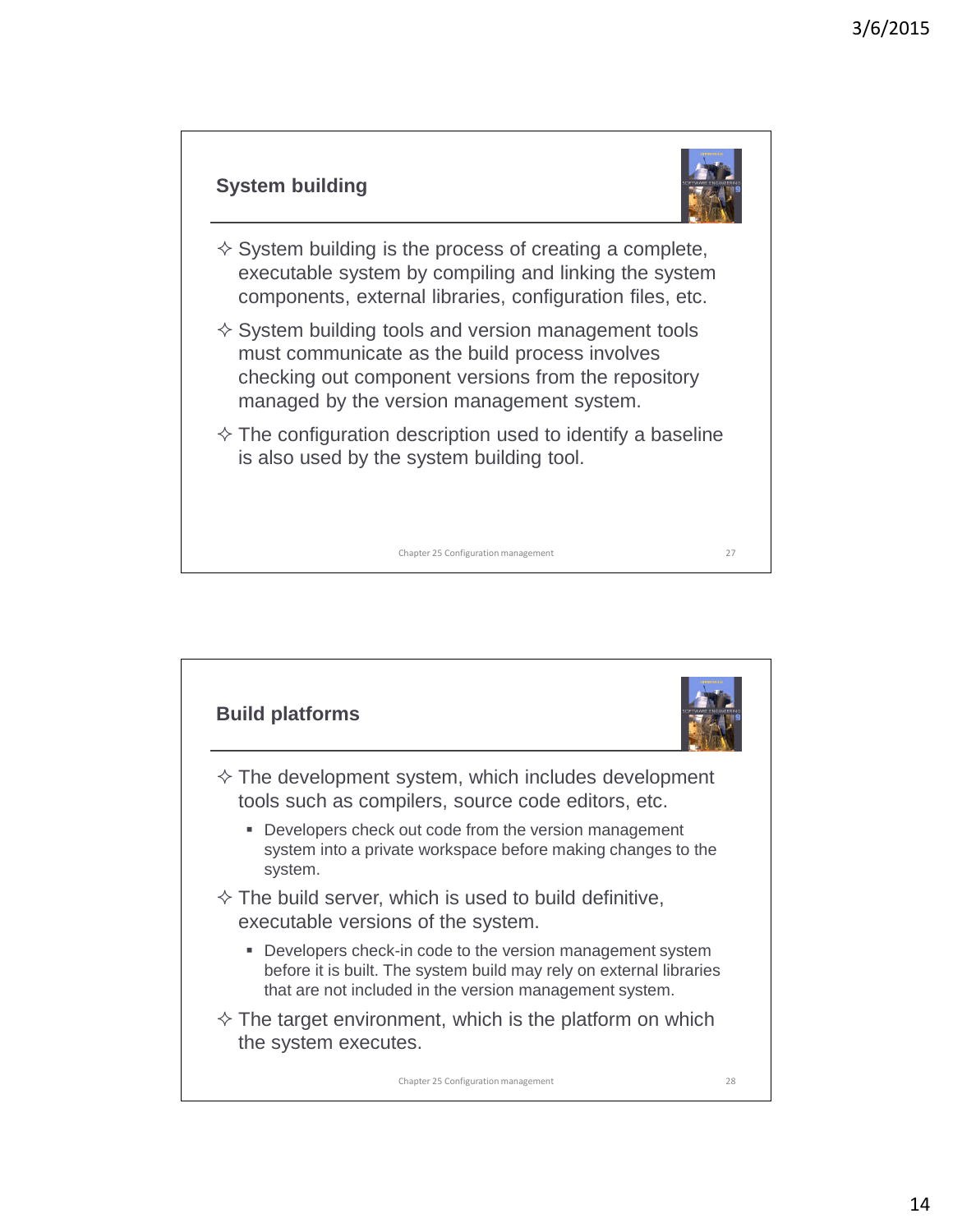![](_page_14_Figure_1.jpeg)

![](_page_14_Figure_2.jpeg)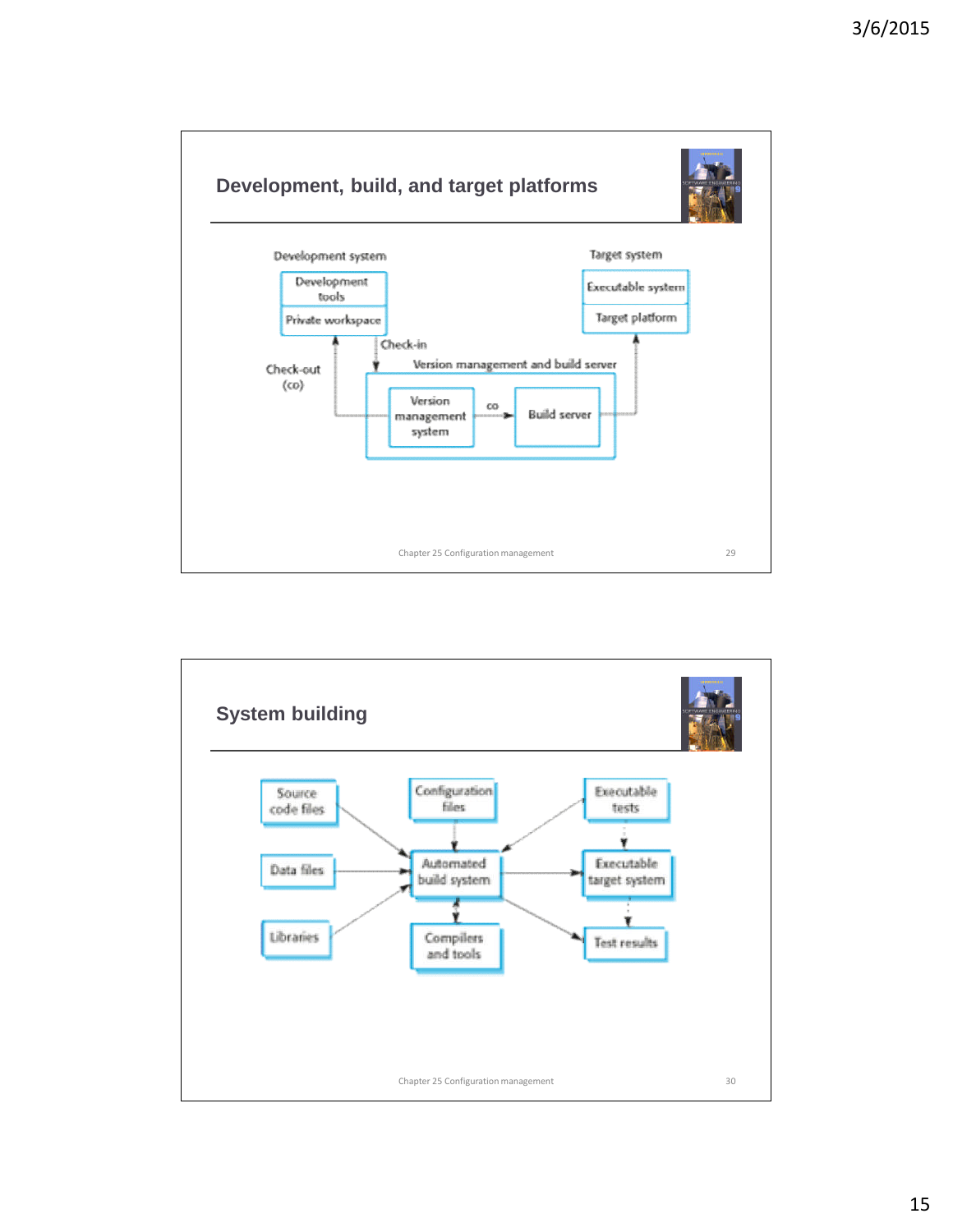![](_page_15_Figure_1.jpeg)

![](_page_15_Picture_2.jpeg)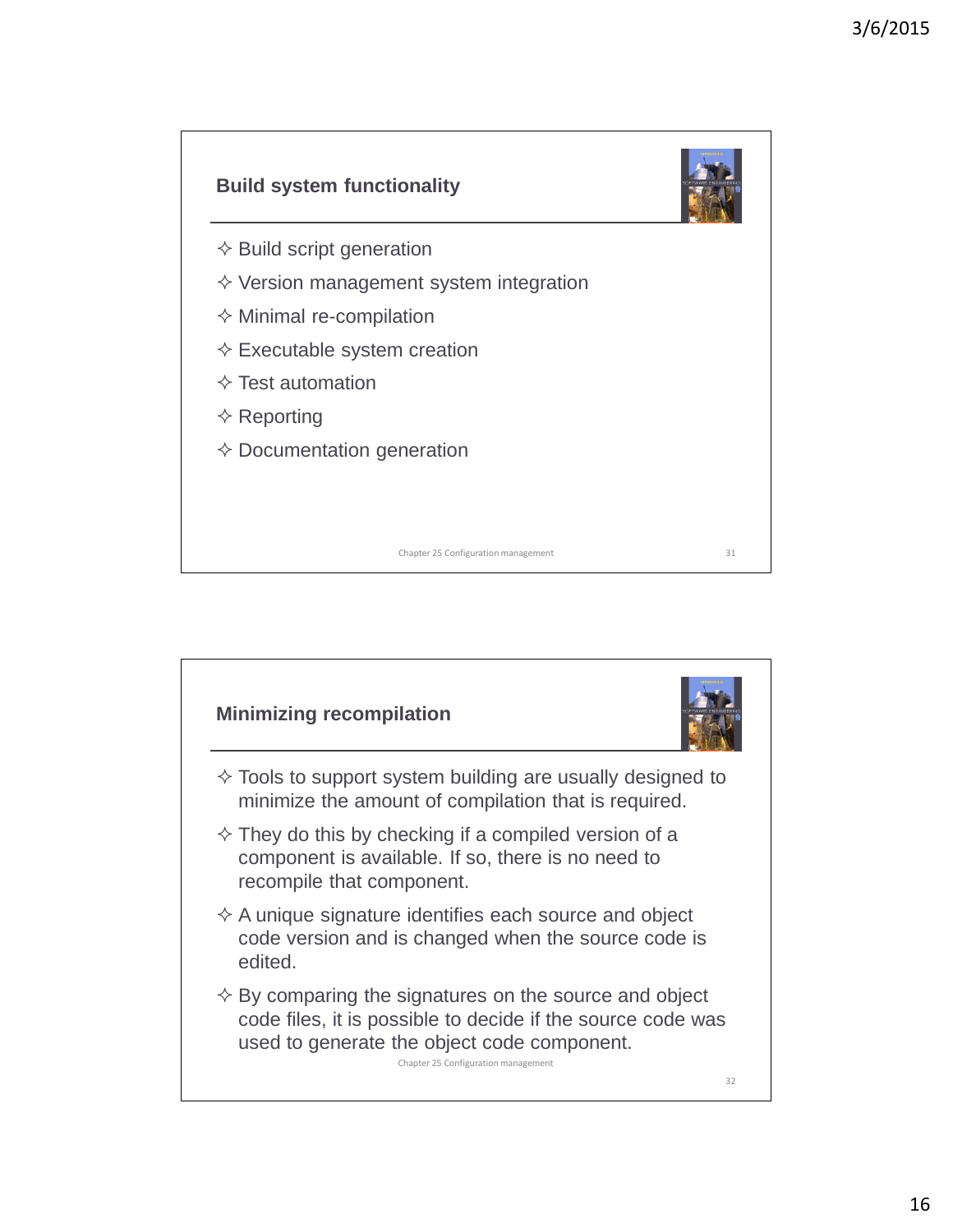#### **File identification**

![](_page_16_Picture_2.jpeg)

- $\diamond$  Modification timestamps
	- The signature on the source code file is the time and date when that file was modified. If the source code file of a component has been modified after the related object code file, then the system assumes that recompilation to create a new object code file is necessary.
- $\diamond$  Source code checksums
	- The signature on the source code file is a checksum calculated from data in the file. A checksum function calculates a unique number using the source text as input. If you change the source code (even by 1 character), this will generate a different checksum. You can therefore be confident that source code files with different checksums are actually different.

Chapter 25 Configuration management 33

**Timestamps vs checksums**  $\diamond$  Timestamps **Because source and object files are linked by name rather than** an explicit source file signature, it is not usually possible to build different versions of a source code component into the same directory at the same time, as these would generate object files with the same name.  $\Diamond$  Checksums When you recompile a component, it does not overwrite the object code, as would normally be the case when the timestamp is used. Rather, it generates a new object code file and tags it with the source code signature. Parallel compilation is possible and different versions of a component may be compiled at the same time.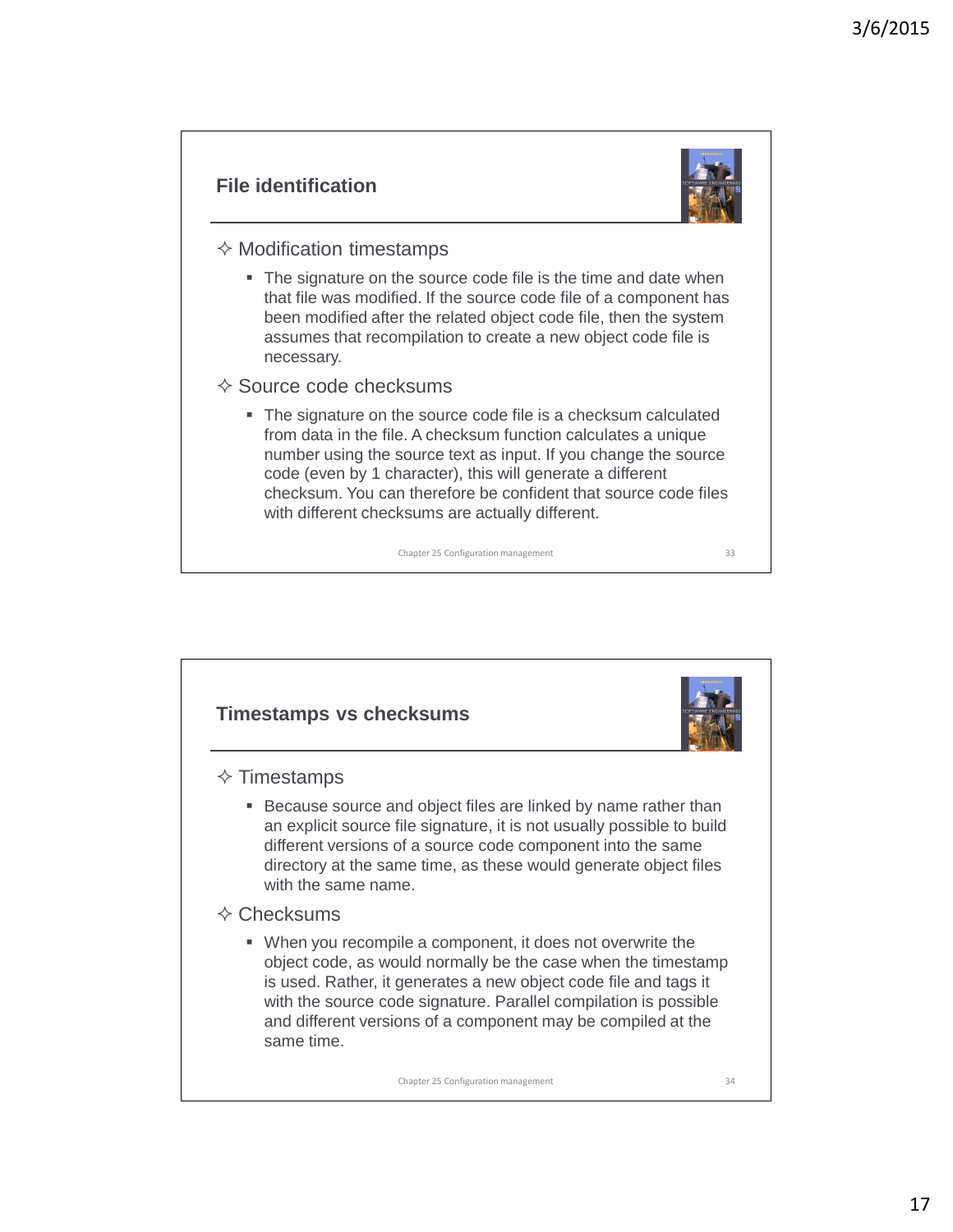# **Agile building**

![](_page_17_Picture_2.jpeg)

- $\diamond$  Check out the mainline system from the version management system into the developer's private workspace.
- $\diamond$  Build the system and run automated tests to ensure that the built system passes all tests. If not, the build is broken and you should inform whoever checked in the last baseline system. They are responsible for repairing the problem.
- $\Diamond$  Make the changes to the system components.
- $\diamond$  Build the system in the private workspace and rerun system tests. If the tests fail, continue editing.

![](_page_17_Figure_8.jpeg)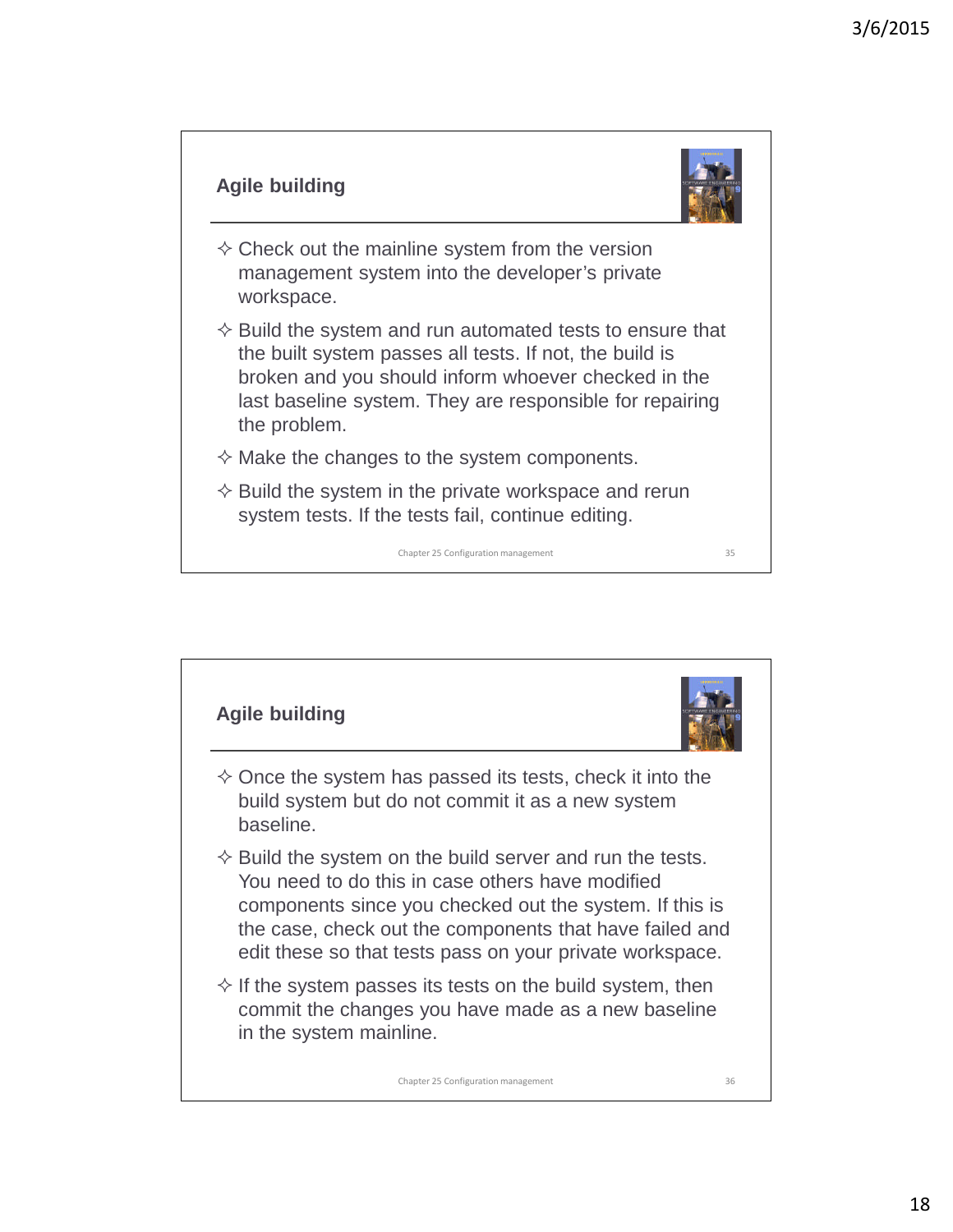![](_page_18_Figure_1.jpeg)

![](_page_18_Figure_2.jpeg)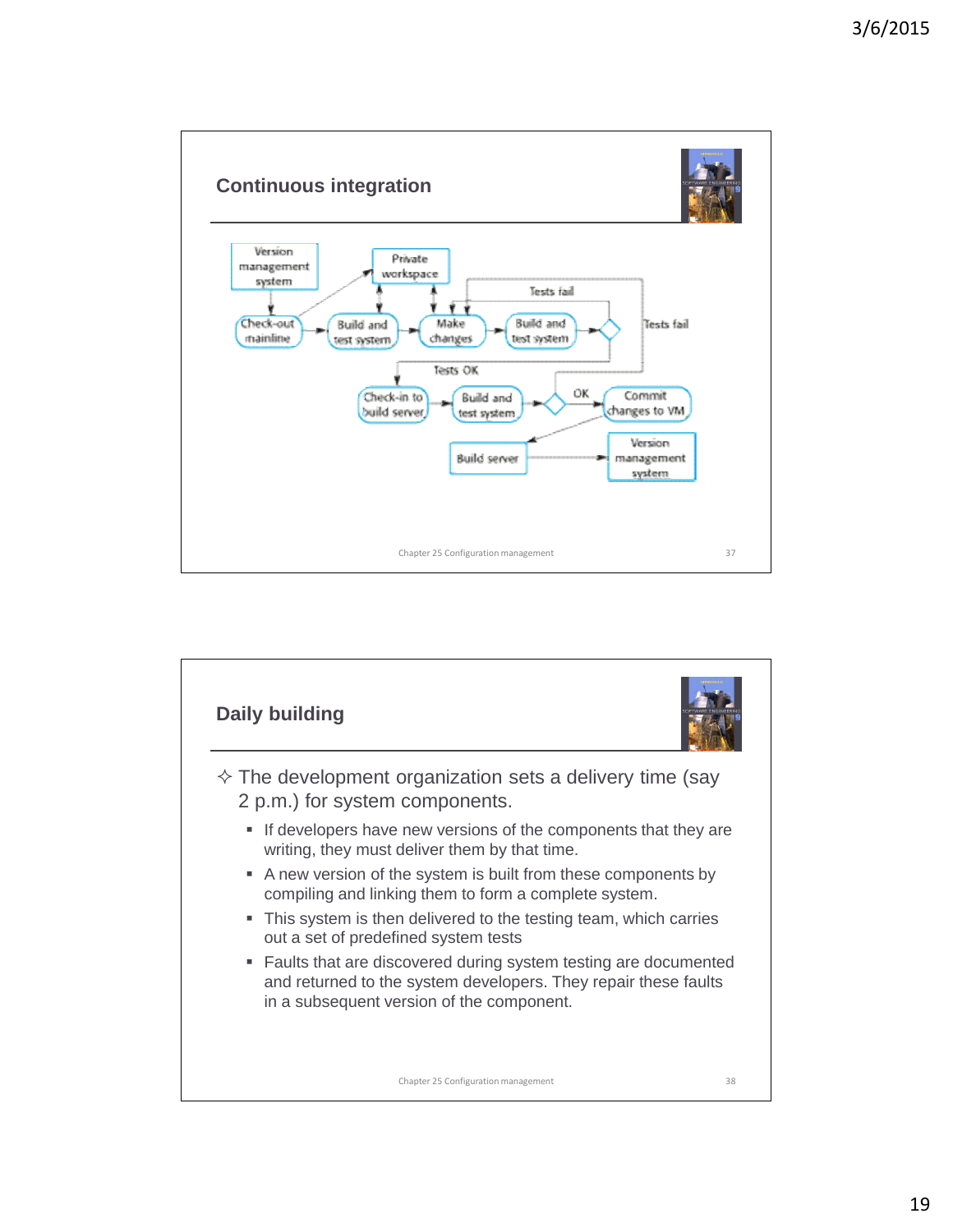#### **Release management**

![](_page_19_Picture_2.jpeg)

- $\Diamond$  A system release is a version of a software system that is distributed to customers.
- $\Diamond$  For mass market software, it is usually possible to identify two types of release: major releases which deliver significant new functionality, and minor releases, which repair bugs and fix customer problems that have been reported.
- $\diamond$  For custom software or software product lines, releases of the system may have to be produced for each customer and individual customers may be running several different releases of the system at the same time.

![](_page_19_Figure_7.jpeg)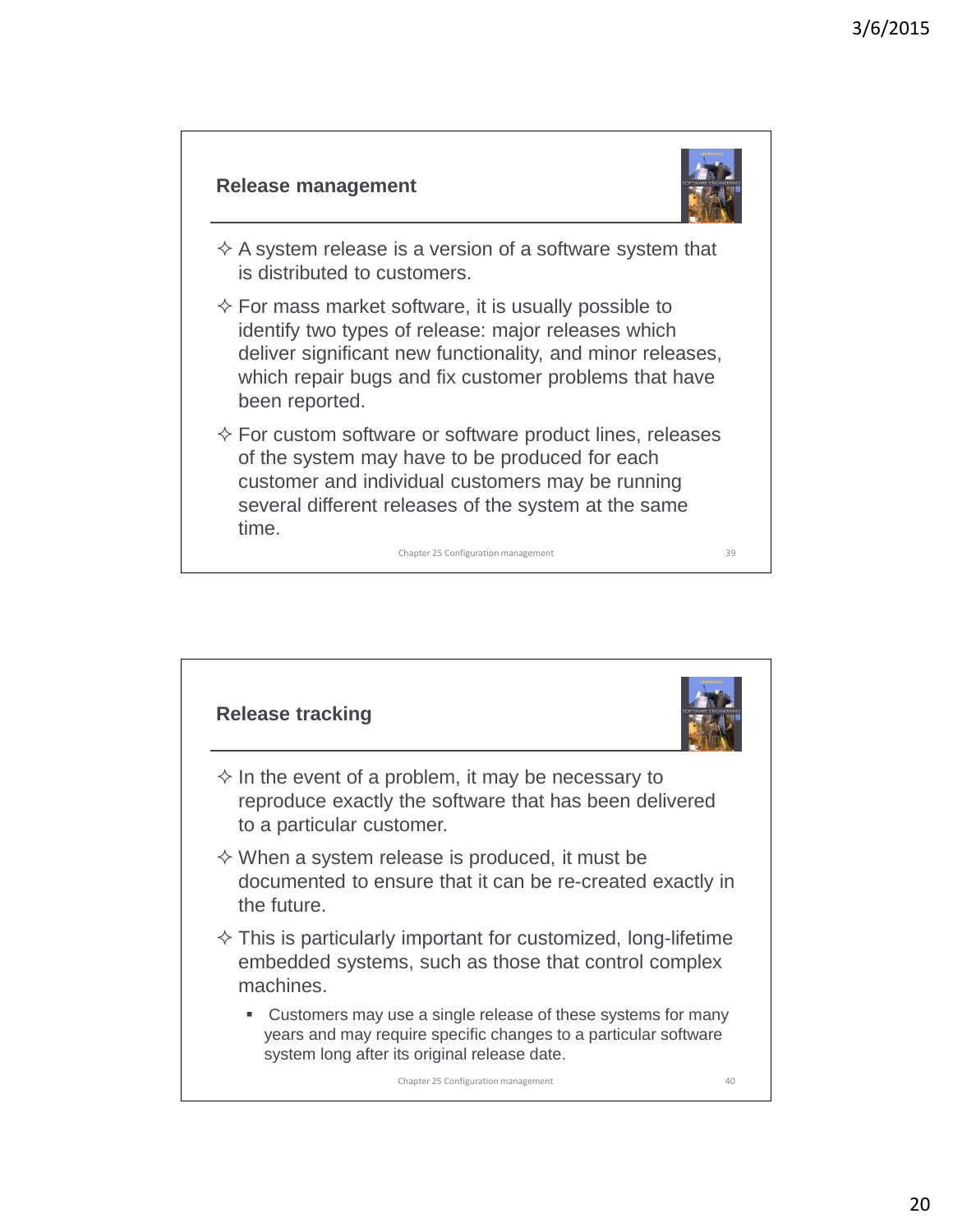![](_page_20_Figure_1.jpeg)

![](_page_20_Figure_2.jpeg)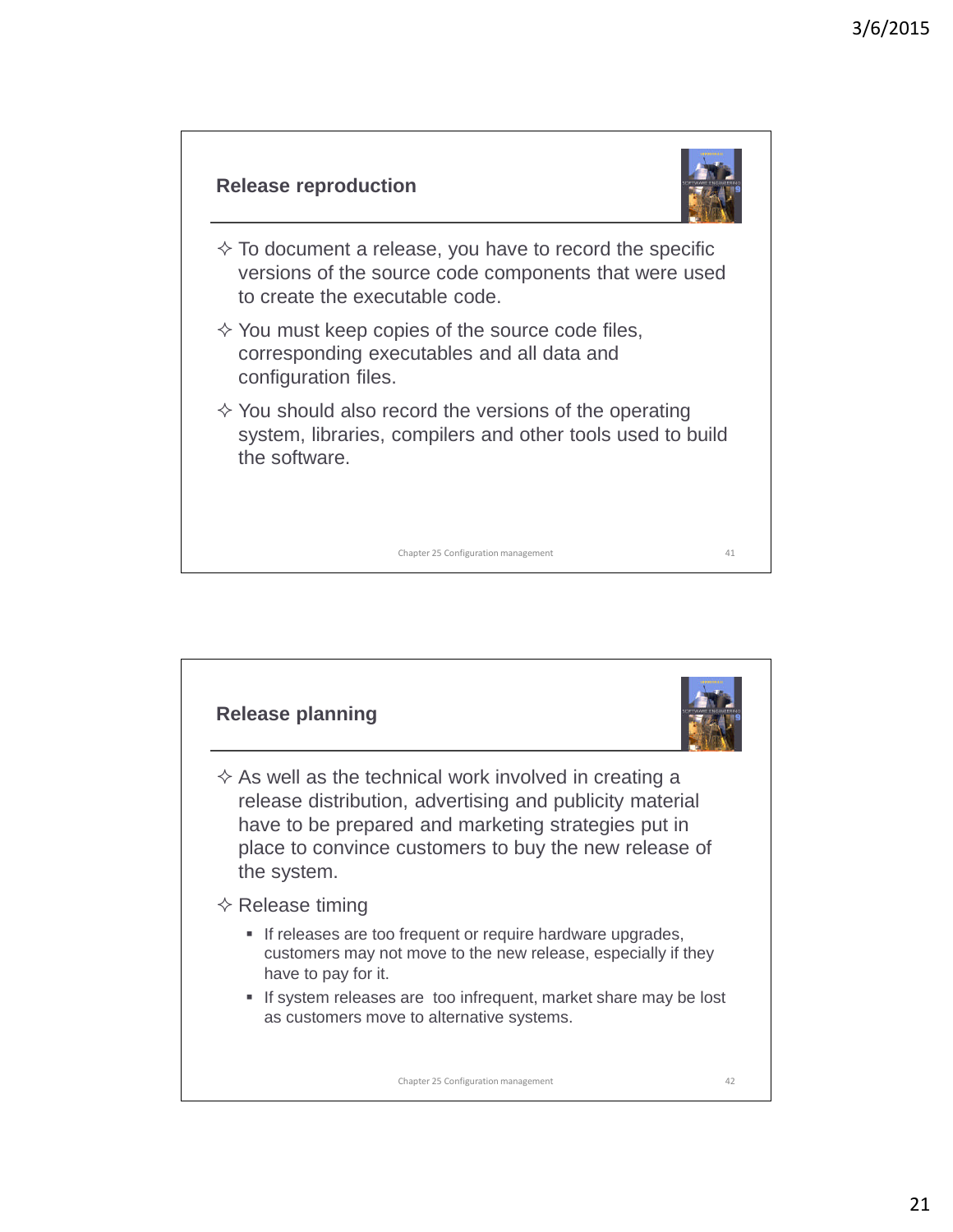![](_page_21_Figure_1.jpeg)

![](_page_21_Picture_2.jpeg)

 $\Diamond$  As well as the the executable code of the system, a release may also include:

- configuration files defining how the release should be configured for particular installations;
- data files, such as files of error messages, that are needed for successful system operation;
- an installation program that is used to help install the system on target hardware;
- electronic and paper documentation describing the system;
- packaging and associated publicity that have been designed for that release.

| <b>Factors influencing system release planning</b>                                                                                                                                                                                                                                                                                                                              |  |  |
|---------------------------------------------------------------------------------------------------------------------------------------------------------------------------------------------------------------------------------------------------------------------------------------------------------------------------------------------------------------------------------|--|--|
| <b>Description</b>                                                                                                                                                                                                                                                                                                                                                              |  |  |
| If serious system faults are reported which affect the way in<br>which many customers use the system, it may be<br>necessary to issue a fault repair release. Minor system<br>faults may be repaired by issuing patches (usually<br>distributed over the Internet) that can be applied to the<br>current release of the system.                                                 |  |  |
| You may have to create a new release of a software<br>application when a new version of the operating system<br>platform is released.                                                                                                                                                                                                                                           |  |  |
| This 'law' suggests that if you add a lot of new functionality<br>to a system; you will also introduce bugs that will limit the<br>amount of functionality that may be included in the next<br>release. Therefore, a system release with significant new<br>functionality may have to be followed by a release that<br>focuses on repairing problems and improving performance. |  |  |
|                                                                                                                                                                                                                                                                                                                                                                                 |  |  |